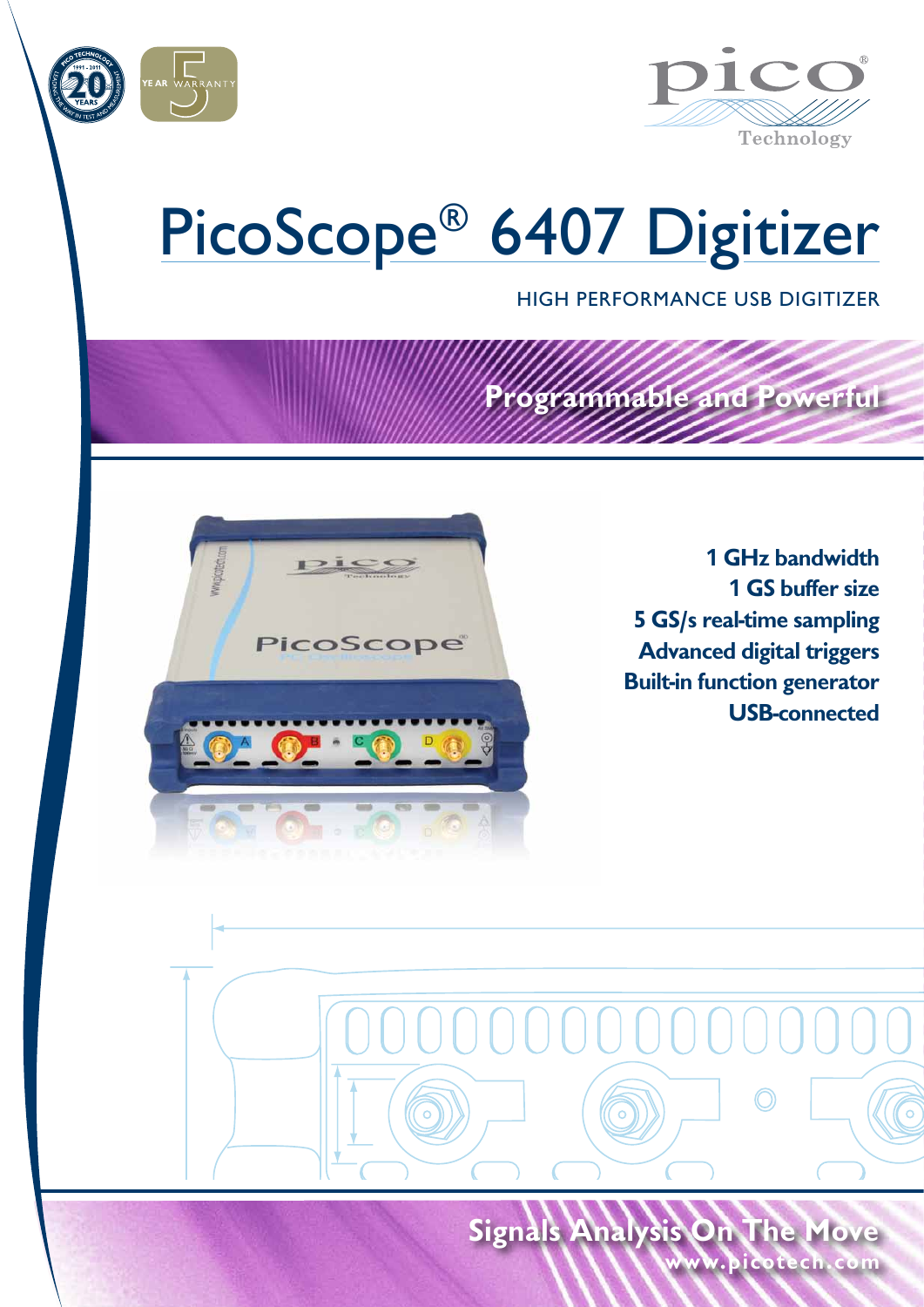## **Introduction to the 6407 Digitizer**

#### High-speed data acquisition

The PicoScope 6407 Digitizer is a compact USB plug-in device that turns your PC or laptop into a high-speed digitizer. It can easily digitize a 1 GHz sine wave with a timing resolution of 200 ps.

#### Huge buffer memory

The PicoScope 6407 digitizer has a memory depth of 1 billion samples. Other digitizers have high maximum sampling rates, but without deep memory they cannot sustain these rates on long timebases. The PicoScope 6407 can sample at 5 GS/s at timebases all the way down to 20 ms/div, giving a total acquisition time of 200 ms. If that's not enough, the driver supports streaming mode for capturing unlimited gap-free data directly to the PC's RAM or hard disk at over 10 MS/s.

The large buffer enables the use of segmented memory. Each captured waveform segment is stored in the buffer so you can rewind and review thousands of previous waveforms. No longer will you see a glitch on the screen only for it to vanish before you stop the scope.

#### Advanced triggers



As well as the standard range of triggers found on all oscilloscopes, the PicoScope 6407 offers a comprehensive set of advanced triggers including pulse width, windowed and dropout triggers to help you capture the data you need.

#### Digital triggering

Most digital oscilloscopes sold today still use an analog trigger architecture based around comparators. This can cause time and amplitude errors that can not always be calibrated out. The use of comparators often limits the trigger sensitivity at high bandwidths and can also create a long trigger "re-arm" delay.

Since 1991 we have been pioneering the use of fully digital triggering using the actual digitized data. This reduces trigger errors and allows our oscilloscopes to trigger on the smallest signals, even at the full bandwidth. Trigger levels and hysteresis can be set with great precision and resolution.

Digital triggering also reduces re-arm delay and this combined with the segmented memory allows the triggering and capture of events that happen in rapid sequence. At the fastest timebase you can use rapid triggering to collect 10,000 waveforms in under 20 milliseconds. Our mask limit testing function can then scan through these waveforms to highlight any failed waveforms for viewing in the waveform buffer.

#### Arbitrary waveform and function generator



The unit has a built-in function generator (including sine, square, triangle, ramp, sin (x)/x, Gaussian, half-sine, white noise, DC level, and PRBS). As well as basic

controls to set level, offset and frequency, more advanced controls allow you to sweep over a range of frequencies. Combined with the spectrum peak hold option, this makes a powerful tool for testing amplifier and filter responses.

Also included is a full arbitrary waveform generator with a 16k-sample buffer.

#### High-end features as standard

To protect your investment, both the API and the firmware inside the unit can be updated. We have a long history of providing new features for free via software downloads. Other companies make vague promises about future enhancements but we deliver on our promises year after year. Users of our products reward us by becoming lifelong customers, frequently recommending us to their colleagues.

#### High signal integrity

Most oscilloscopes are built down to a price; ours are built up to a specification.

Careful front-end design and shielding reduces noise, crosstalk and harmonic distortion. Years of oscilloscope experience enable us to achieve improved pulse response and bandwidth flatness.

We are proud of the dynamic performance of our products and publish these specifications in detail. The result is simple: when you probe a circuit, you can trust in the data you capture.



- *• Supplied with a full SDK*
- *• SDK compatible with Windows XP, Windows Vista and Windows 7*
- *• Example programs available as part of the SDK*

**PicoScope 6407 Digitizer**

*• Free Technical Support available*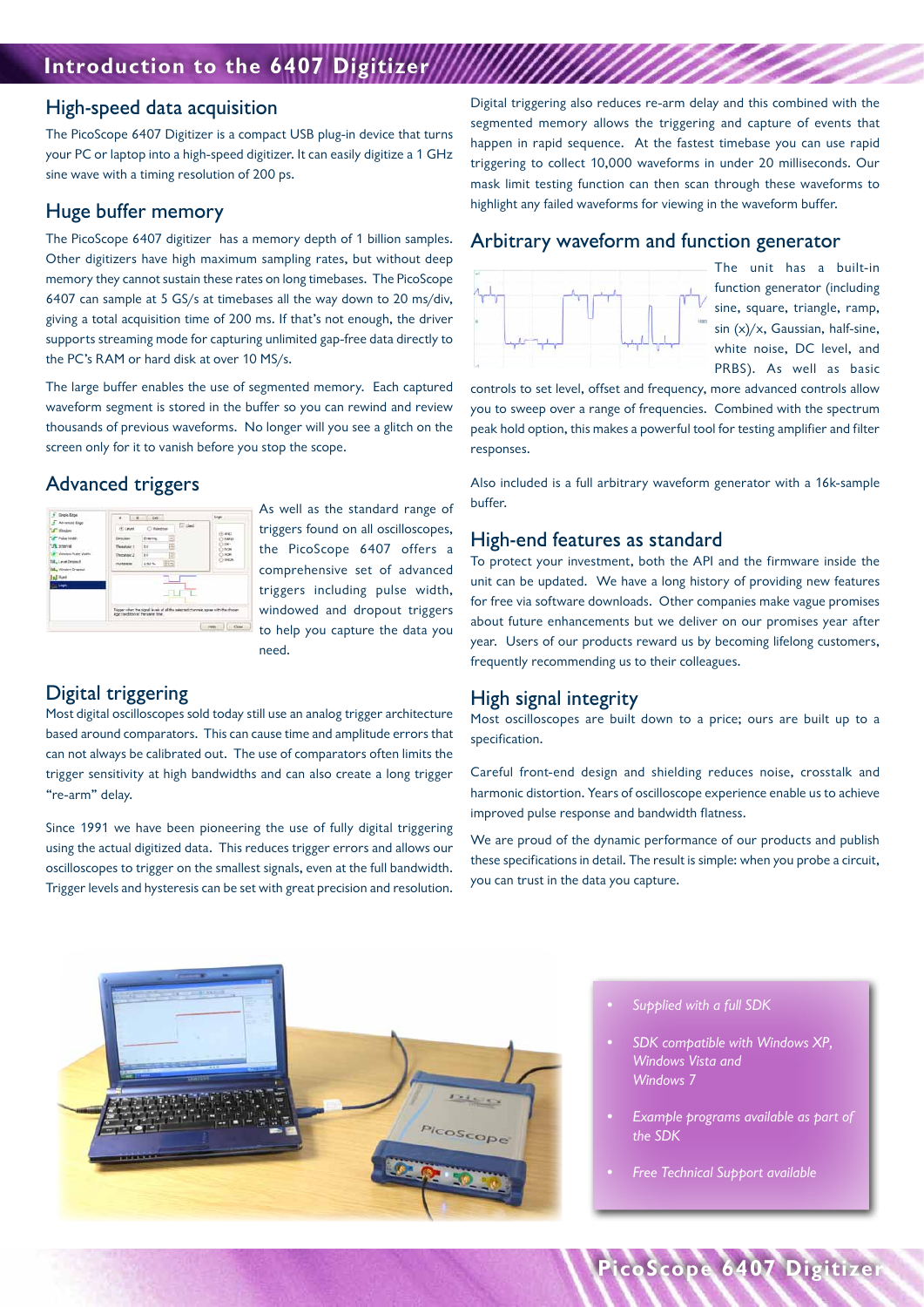# **PicoScope 6407 Digitizer Specifications**

| Number of Channels                                      | 4                                                                                                                                                                                                                                                                                                                                                                                                                                                                                                                                                                                                                                                                           |
|---------------------------------------------------------|-----------------------------------------------------------------------------------------------------------------------------------------------------------------------------------------------------------------------------------------------------------------------------------------------------------------------------------------------------------------------------------------------------------------------------------------------------------------------------------------------------------------------------------------------------------------------------------------------------------------------------------------------------------------------------|
| Input connectors                                        | <b>SMA</b>                                                                                                                                                                                                                                                                                                                                                                                                                                                                                                                                                                                                                                                                  |
| Bandwidth (-3 dB)                                       | 1 GHz                                                                                                                                                                                                                                                                                                                                                                                                                                                                                                                                                                                                                                                                       |
| Rise time (calculated)                                  | 350 ps                                                                                                                                                                                                                                                                                                                                                                                                                                                                                                                                                                                                                                                                      |
| Resolution                                              | 8 bits (12 bits with software enhancement)                                                                                                                                                                                                                                                                                                                                                                                                                                                                                                                                                                                                                                  |
| Input impedance                                         | 50 $\Omega$ ±2%                                                                                                                                                                                                                                                                                                                                                                                                                                                                                                                                                                                                                                                             |
| <b>VSWR</b>                                             | < 1.5:1 DC to 1 GHz typical over full bandwidth of scope                                                                                                                                                                                                                                                                                                                                                                                                                                                                                                                                                                                                                    |
| Input coupling                                          | DC                                                                                                                                                                                                                                                                                                                                                                                                                                                                                                                                                                                                                                                                          |
| Input sensitivity                                       | 20 mV/div (10 vertical divisions)                                                                                                                                                                                                                                                                                                                                                                                                                                                                                                                                                                                                                                           |
| Input ranges                                            | $±100$ mV                                                                                                                                                                                                                                                                                                                                                                                                                                                                                                                                                                                                                                                                   |
| DC accuracy                                             | $±3\%$ of full scale                                                                                                                                                                                                                                                                                                                                                                                                                                                                                                                                                                                                                                                        |
| Overvoltage protection                                  | ±2 V (DC + Peak AC)                                                                                                                                                                                                                                                                                                                                                                                                                                                                                                                                                                                                                                                         |
| <b>HORIZONTAL</b>                                       |                                                                                                                                                                                                                                                                                                                                                                                                                                                                                                                                                                                                                                                                             |
| Sampling rate (real time 1 Channel)                     | $5$ GS/s                                                                                                                                                                                                                                                                                                                                                                                                                                                                                                                                                                                                                                                                    |
| Sampling rate (real time 2 Channels)                    | 2.5 GS/s (using A+C, A+D, B+C, B+D)                                                                                                                                                                                                                                                                                                                                                                                                                                                                                                                                                                                                                                         |
| Sampling rate (real time 4 Channels)                    | $1.25$ GS/s                                                                                                                                                                                                                                                                                                                                                                                                                                                                                                                                                                                                                                                                 |
| Sampling rate (cont. USB streaming)                     | >10 MS/s using supplied SDK (PC-dependent)<br>1 MS/s in PicoScope software.                                                                                                                                                                                                                                                                                                                                                                                                                                                                                                                                                                                                 |
| <b>Buffer memory</b>                                    | 1 <sub>G</sub>                                                                                                                                                                                                                                                                                                                                                                                                                                                                                                                                                                                                                                                              |
| Waveform buffer (no. of segments)                       | 1 to 10,000                                                                                                                                                                                                                                                                                                                                                                                                                                                                                                                                                                                                                                                                 |
| Timebase accuracy                                       | $±5$ ppm                                                                                                                                                                                                                                                                                                                                                                                                                                                                                                                                                                                                                                                                    |
| DYNAMIC PERFORMANCE (typical)                           |                                                                                                                                                                                                                                                                                                                                                                                                                                                                                                                                                                                                                                                                             |
| Crosstalk                                               | 100:1 DC to 100 MHz                                                                                                                                                                                                                                                                                                                                                                                                                                                                                                                                                                                                                                                         |
|                                                         | 30:1 100 MHz to 1 GHz                                                                                                                                                                                                                                                                                                                                                                                                                                                                                                                                                                                                                                                       |
| Step response                                           | $\pm$ 3% after 3 ns, typical                                                                                                                                                                                                                                                                                                                                                                                                                                                                                                                                                                                                                                                |
| Noise                                                   | <0.5 mV RMS                                                                                                                                                                                                                                                                                                                                                                                                                                                                                                                                                                                                                                                                 |
| <b>TRIGGER</b>                                          |                                                                                                                                                                                                                                                                                                                                                                                                                                                                                                                                                                                                                                                                             |
| Basic trigger modes                                     | Rising, falling                                                                                                                                                                                                                                                                                                                                                                                                                                                                                                                                                                                                                                                             |
| Advanced digital triggers                               | Edge: Single edge or dual edge with adjustable hysteresis<br>Window: signal enters or exits a user-defined voltage range                                                                                                                                                                                                                                                                                                                                                                                                                                                                                                                                                    |
|                                                         | Pulse width: a negative or positive pulse is wider or narrower than a set width, or inside / outside a range of widths<br>Window pulse width: signal is inside or outside a voltage range for a set time<br>Dropout: signal does not cross a voltage threshold for at least a set time<br>Window dropout: signal does not enter or exit a voltage range for at least a set time<br>Interval: time between two edges is greater or less than a set time, or inside / outside a time range<br>Logic: arbitrary logic state of Channels A, B and EXT matches a user-defined pattern<br>Runt pulse: signal crosses one voltage threshold and returns without crossing the other |
| Trigger sensitivity (Ch A, Ch B)                        | Digital triggering provides 1 LSB accuracy up to full bandwidth of scope                                                                                                                                                                                                                                                                                                                                                                                                                                                                                                                                                                                                    |
| Max. pre-trigger capture+                               | Up to 100% of capture size                                                                                                                                                                                                                                                                                                                                                                                                                                                                                                                                                                                                                                                  |
| Max. post-trigger delay                                 | Up to 4 billion samples                                                                                                                                                                                                                                                                                                                                                                                                                                                                                                                                                                                                                                                     |
| Trigger re-arm time                                     | < 1 µs on fastest timebase                                                                                                                                                                                                                                                                                                                                                                                                                                                                                                                                                                                                                                                  |
| Max. trigger rate                                       | Up to 10,000 waveforms in a 20 ms burst                                                                                                                                                                                                                                                                                                                                                                                                                                                                                                                                                                                                                                     |
| AUX TRIGGER/CLOCK INPUT                                 |                                                                                                                                                                                                                                                                                                                                                                                                                                                                                                                                                                                                                                                                             |
| Trigger types                                           | Edge, pulse width, dropout, interval, logic, delayed                                                                                                                                                                                                                                                                                                                                                                                                                                                                                                                                                                                                                        |
| Input characteristics                                   | Rear panel BNC, $50 \Omega \pm 1\%$                                                                                                                                                                                                                                                                                                                                                                                                                                                                                                                                                                                                                                         |
| Voltage range                                           | ±5 V, DC coupled                                                                                                                                                                                                                                                                                                                                                                                                                                                                                                                                                                                                                                                            |
| Bandwidth (AUX TRIGGER)                                 | 25 MHz                                                                                                                                                                                                                                                                                                                                                                                                                                                                                                                                                                                                                                                                      |
| Threshold adjustment range                              | ±1 V                                                                                                                                                                                                                                                                                                                                                                                                                                                                                                                                                                                                                                                                        |
| Overvoltage protection<br>Frequency Range (CLOCK INPUT) | ±5V<br>5 MHz to 25 MHz                                                                                                                                                                                                                                                                                                                                                                                                                                                                                                                                                                                                                                                      |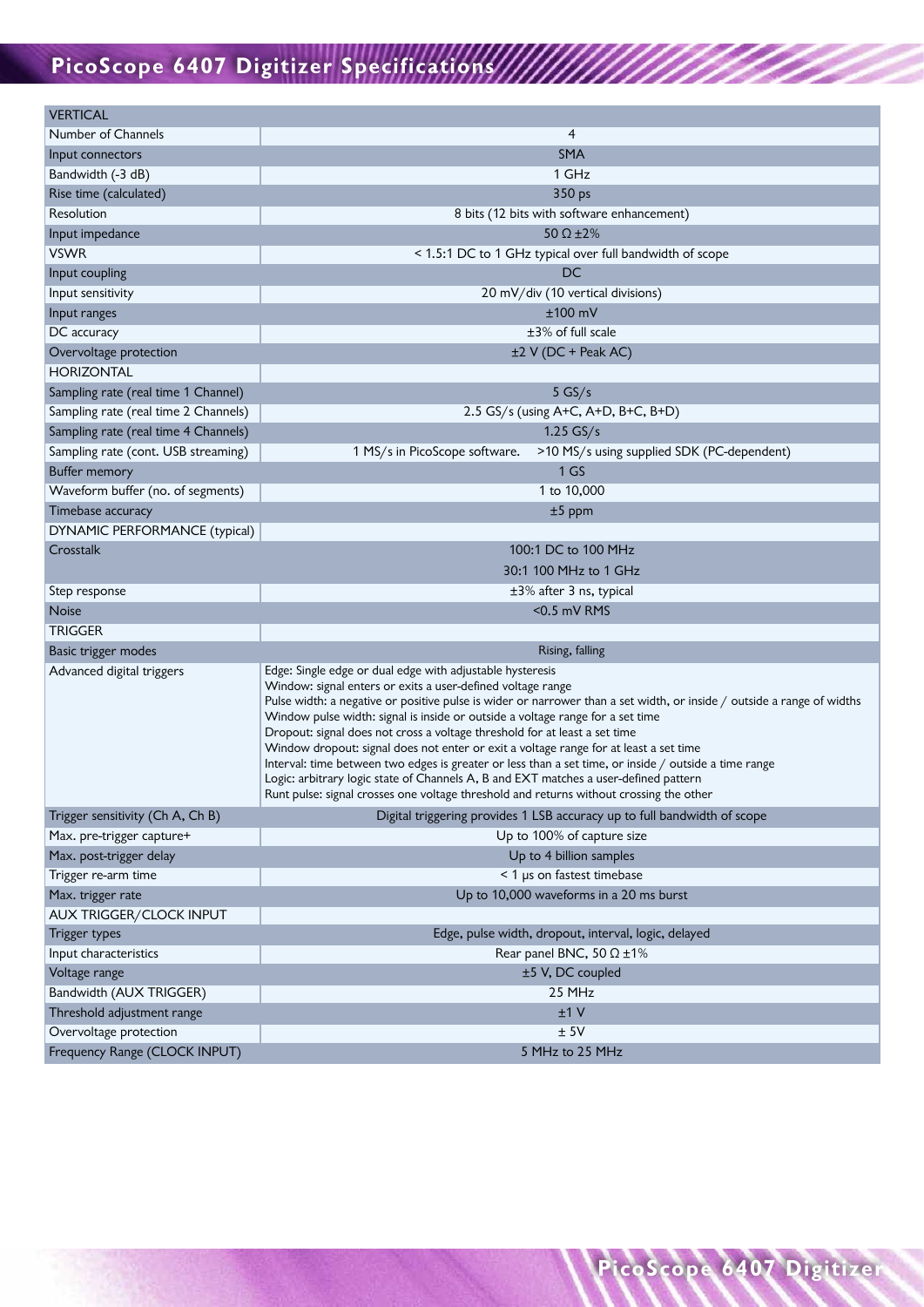# **Technical Specifications Continued...**

| <b>SIGNAL GENERATOR</b>         |                                                                                                     |
|---------------------------------|-----------------------------------------------------------------------------------------------------|
| Standard output signals         | Sine, square, triangle, ramp, sin $(x)/x$ , Gaussian, half-sine, white noise, DC level, PRBS        |
| Standard signal frequency       | DC to 20 MHz                                                                                        |
|                                 |                                                                                                     |
| Output frequency accuracy       | $±5$ ppm                                                                                            |
| Output frequency resolution     | $< 0.1$ Hz                                                                                          |
| Output voltage range (Pk to Pk) | $\pm$ 250 mV to $\pm$ 2 V (into high impedance load)                                                |
| Offset voltage adjustment       | ±1 V (max. combined output ±2.5 V)                                                                  |
| Amplitude flatness              | 1.5 dB DC to 20 MHz, typical                                                                        |
| Connector type                  | Rear panel BNC                                                                                      |
| Overload protection             | ±5V                                                                                                 |
| Sweep modes                     | Up, down, dual with selectable start/stop frequencies and increments                                |
| <b>AWG</b>                      |                                                                                                     |
| Sample rate                     | 200 MS/s                                                                                            |
| <b>Buffer size</b>              | 16,384 samples                                                                                      |
| <b>Resolution</b>               | 12 bits                                                                                             |
| Bandwidth                       | 20 MHz                                                                                              |
| Rise time (10 - 90%)            | 10 ns, typical                                                                                      |
| <b>GENERAL</b>                  |                                                                                                     |
| PC connectivity                 | <b>USB 2.0</b>                                                                                      |
| Power requirements              | 12 V DC, 3.5 A supply                                                                               |
| <b>Dimensions</b>               | $255 \times 170 \times 40$ mm (including connectors)                                                |
| Weight                          | $< 1$ kg                                                                                            |
| Temperature range               | Operating: 0 °C to 40 °C (20 °C to 30 °C for stated accuracy)                                       |
| Safety approvals                | Designed to EN 61010-1:2010                                                                         |
| <b>EMC</b> approvals            | Tested to EN61326-1:2006 and FCC Part 15 Subpart B                                                  |
| Environmental approvals         | RoHS and WEEE compliant                                                                             |
| Software/PC requirements        | PicoScope 6, SDK and example programs. Microsoft Windows XP, Vista or Windows 7 (32-bit or 64-bit). |



#### Have you seen our PicoScope 6000 Series data sheet?

It shows the full range of features available with the PicoScope software, which turns your PicoScope 6407 Digitizer into a powerful oscilloscope and spectrum analyzer. All of these capabilities are included in the price of your digitizer.

**PicoScope 6407 Digitizer**